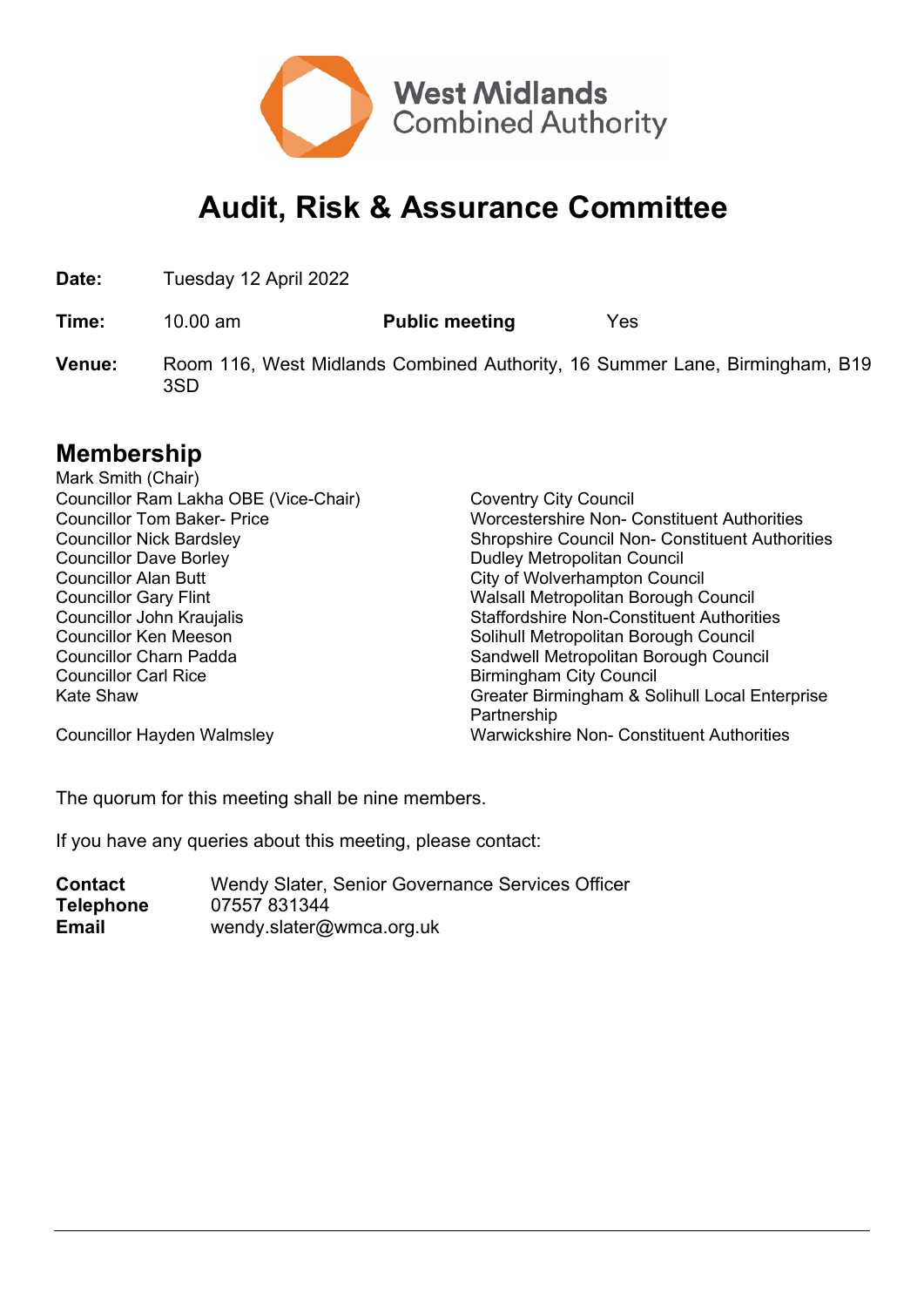## **AGENDA**

| No.                           | <b>Item</b>                                                                                                                                                                                                                                                                                                                                                      | <b>Presenting</b>                | <b>Pages</b> | <b>Time</b> |  |  |
|-------------------------------|------------------------------------------------------------------------------------------------------------------------------------------------------------------------------------------------------------------------------------------------------------------------------------------------------------------------------------------------------------------|----------------------------------|--------------|-------------|--|--|
| <b>Meeting Business Items</b> |                                                                                                                                                                                                                                                                                                                                                                  |                                  |              |             |  |  |
| 1.                            | Apologies for Absence                                                                                                                                                                                                                                                                                                                                            | Chair                            | <b>None</b>  |             |  |  |
| 2.                            | Declarations of Interest<br>Members are reminded of the need to declare any<br>disclosable pecuniary interests they have in an<br>item being discussed during the course of the<br>meeting. In addition, the receipt of any gift or<br>hospitality should be declared where the value of it<br>was thought to have exceeded £25 (gifts) or £40<br>(hospitality). | Chair                            | <b>None</b>  |             |  |  |
| 3.                            | <b>Chair's Remarks</b>                                                                                                                                                                                                                                                                                                                                           | Chair                            | None         |             |  |  |
|                               | <b>Business Items for Noting/Approval</b>                                                                                                                                                                                                                                                                                                                        |                                  |              |             |  |  |
| 4.                            | Minutes - 18 January 2022                                                                                                                                                                                                                                                                                                                                        | Chair                            | $1 - 6$      |             |  |  |
| 5.                            | <b>Matters Arising</b>                                                                                                                                                                                                                                                                                                                                           | Chair                            | <b>None</b>  |             |  |  |
| 6.                            | Equity & Inclusion Scheme 2022-24                                                                                                                                                                                                                                                                                                                                | Anna Sirmoglou                   | $7 - 10$     |             |  |  |
| 7.                            | Delivery of the Annual Business Plan                                                                                                                                                                                                                                                                                                                             | Fiona Bebbington                 | $11 - 50$    |             |  |  |
| 8.                            | <b>WMCA Strategic Risk Update</b>                                                                                                                                                                                                                                                                                                                                | Peter Astrella                   | $51 - 70$    |             |  |  |
| 9.                            | Single Assurance Framework - Assurance<br>Performance Report October to March 2022                                                                                                                                                                                                                                                                               | Joti Sharma                      | $71 - 80$    |             |  |  |
| 10.                           | <b>Internal Audit Annual Report</b>                                                                                                                                                                                                                                                                                                                              | Peter<br>Farrow/Sandra<br>Kalyan | $81 - 126$   |             |  |  |
| 11.                           | 2022/23 Internal Audit Plan                                                                                                                                                                                                                                                                                                                                      | Peter<br>Farrow/Sandra<br>Kalyan | $127 - 142$  |             |  |  |
| 12.                           | Annual Auditor's Report on West Midlands<br>Combined Authority 2020/21                                                                                                                                                                                                                                                                                           | <b>Grant Thornton</b>            | $143 - 168$  |             |  |  |
| 13.                           | West Midlands Combined Authority External Audit<br>Plan 2020/21                                                                                                                                                                                                                                                                                                  | <b>Grant Thornton</b>            | 169 - 226    |             |  |  |
| 14.                           | Draft Annual Governance Statement for 2021/22                                                                                                                                                                                                                                                                                                                    | Jayne Middleton                  | $227 - 242$  |             |  |  |
| 15.                           | <b>Exclusion of the Public and Press</b><br>To pass the following resolution:<br>That in accordance with Section 100A(4) of the                                                                                                                                                                                                                                  | Chair                            | None         |             |  |  |